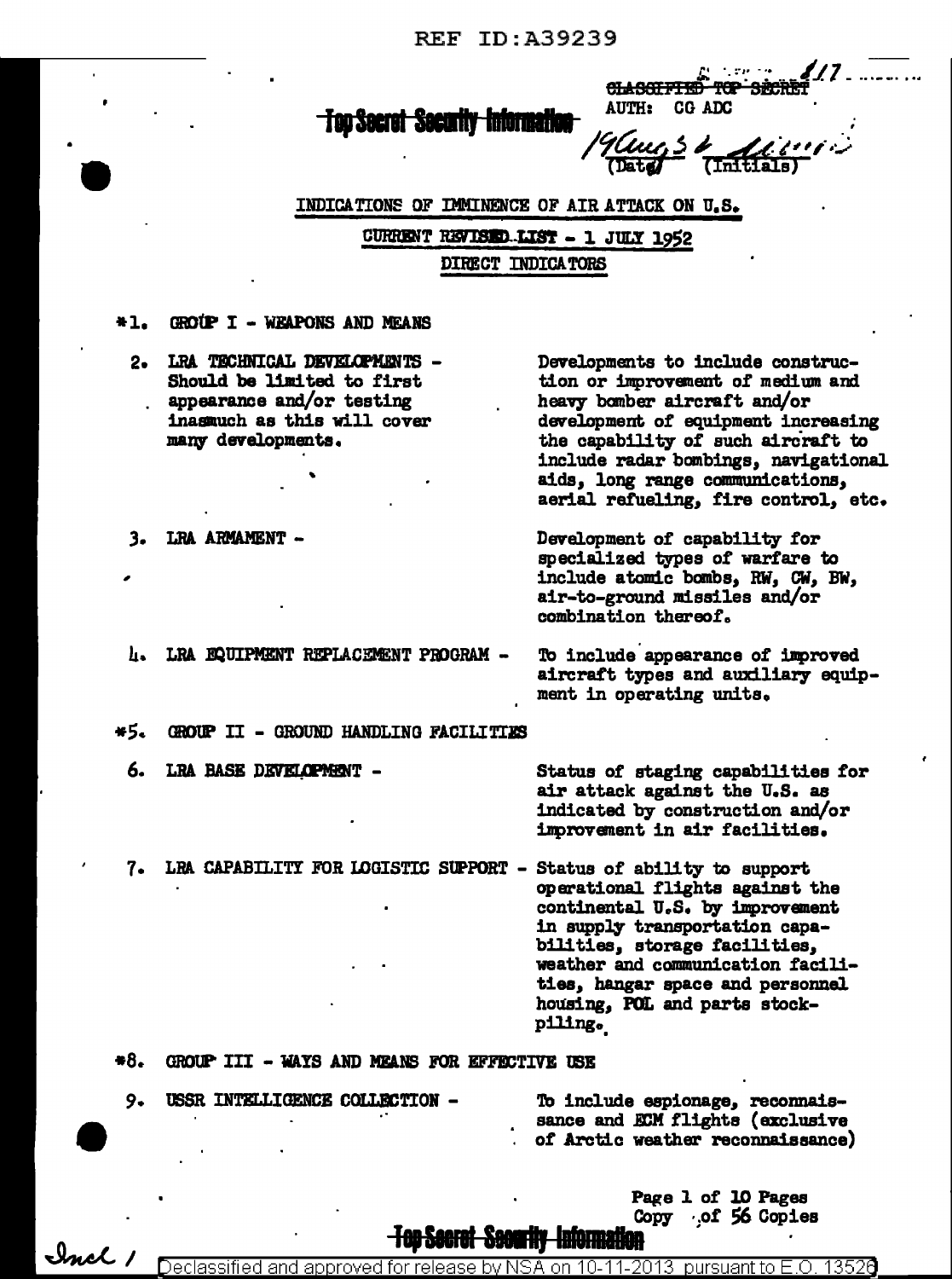#### <del>Top Secret Socurity Information</del>

10. USSR ARCTIC ACTIVITY -Includes all Arctic activity (exclusive of photo and ECM reconnaissance and LRA) by Directorate of Polar Aviation, TAA and Civil Air Fleet; to include weather reconnaissance, route surveys, air-sea rescue facilities, logistical support. Area includes that territory North of 65° and to include all of the Chukotski Peninsula. 11. LRA TRAINING -Training program; to include training in use of new devices indicating operational use of equipment for blind bombing, navigational aids for long duration flights, defensive gunnery, long range communica- $\alpha$  $\overline{\phantom{a}}$ tions, and all-weather training. GROUP IV - DEFENSE OF THE HOME LAND  $*12.$ 13. PHYSICAL SECURITY MEASURES -Restriction of movements of indigenous and foreign personnel, closed borders, prohibitions of any activity or source ż of information giving indication of plans or preparation. No PVO or ECM. 14. COMMUNICATIONS SECURITY -Censorship, etc. 15. **PASSIVE DEFENSE MEASURES -**Use of Allied recognition systems, false deployment of aircraft and personnel and ECM. 16. PVO - ORDER OF BATTLE -Strength, composition, disposition, combat efficiency, training of PVO fighter aircraft, radar nets and sites and AAA.  $+17.$ GROUP V - PROPAGANDA AND SABOTAGE 18. PROPAGANDA - Internal -For home and Satellite consumption. PROPAGANDA - External - $19.$ For enemy consumption.  $20 -$ SABOTAGE -To include incidents which may or may not be Soviet inspired but which operate to Soviet advantage. GROUP VI - IMMEDIATE ACTION  $* 21.$ 22. LRA - Order of Battle -Reorganization, redeployment, command personnel changes. 23. PVO - Immediate Impending Use -Indications of preparation for immediate impending use. 2 Page 2 of 10 Pages

**Top Secret Security Information** 

٦

of 56 Copies

Copy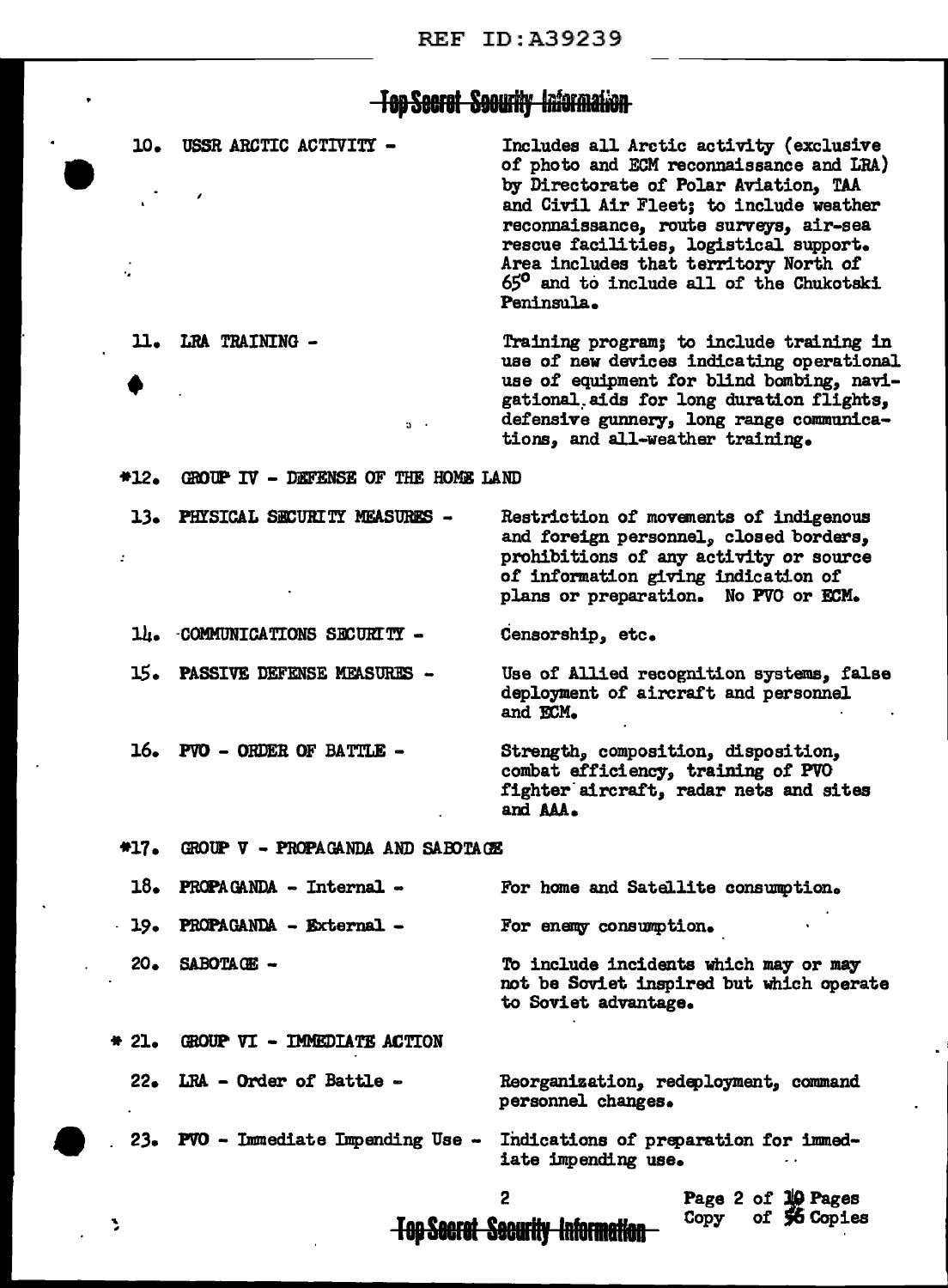## **-Top Secret Security Information**

Indication of impending usage against  $2\mu$ . LRA - Immediate Impending Use -North American Continent; movement of aircraft to atomic sites and LRA Arctic activity not attributable to training.

 $25.$ 

#### INDIRECT INDICATORS

| GROUP I - AIR CAPABILITIES |                                                                                                                                                                                                                                                                                |
|----------------------------|--------------------------------------------------------------------------------------------------------------------------------------------------------------------------------------------------------------------------------------------------------------------------------|
| 26. RUAIR - Europe -       | Readiness for combat of the Soviet<br>tactical air units to include: Order<br>of Battle, quality and quantity of<br>equipment, training and deployment.                                                                                                                        |
| $27.$ RUAIR - Far East -   | Readiness for combat of the Soviet<br>tactical air units to include: Order<br>of Battle, quality and quantity of<br>equipment, training and deployment.                                                                                                                        |
| 28. SATAIR - Europe -      | Readiness for combat of the Satellite<br>Air Forces to engage in full scale<br>warfare in support of Soviet Forces<br>to include: Order of Battle infor-<br>mation, equipment, training, deploy-<br>ment and logistic support.                                                 |
| 29. SATAIR - Far East -    | Readiness for combat of the Satellite<br>Air Forces to engage in full scale<br>warfare in support of Soviet Forces<br>to include: Order of Battle infor-<br>mation, equipment, training, deploy-<br>ment and logistic support.                                                 |
| 30. AIRBORNE - Europe -    | Readiness for combat to include:<br>Order of Battle, training, equipment,<br>deployment and identification with<br>air transport facilities.                                                                                                                                   |
| 31. AIRBORNE - Far East -  | Readiness for combat to include:<br>Order of Battle, training, equipment,<br>deployment and identification with<br>air transport facilities.                                                                                                                                   |
| 32. TRANSPORT - Europe -   | <b>Exclusive of airborne associations.</b><br>Readiness to support combat operations<br>by Soviet and Satellite Forces to in-<br>quality and quantity of equip-<br><b>clude:</b><br>ment, training, and all-weather pro-<br>ficiency of both military and civil<br>transports. |

 $\overline{\mathbf{3}}$ **Top Secret Security Information** 

Page 3 of 10 Pages of 56 Copies Copy.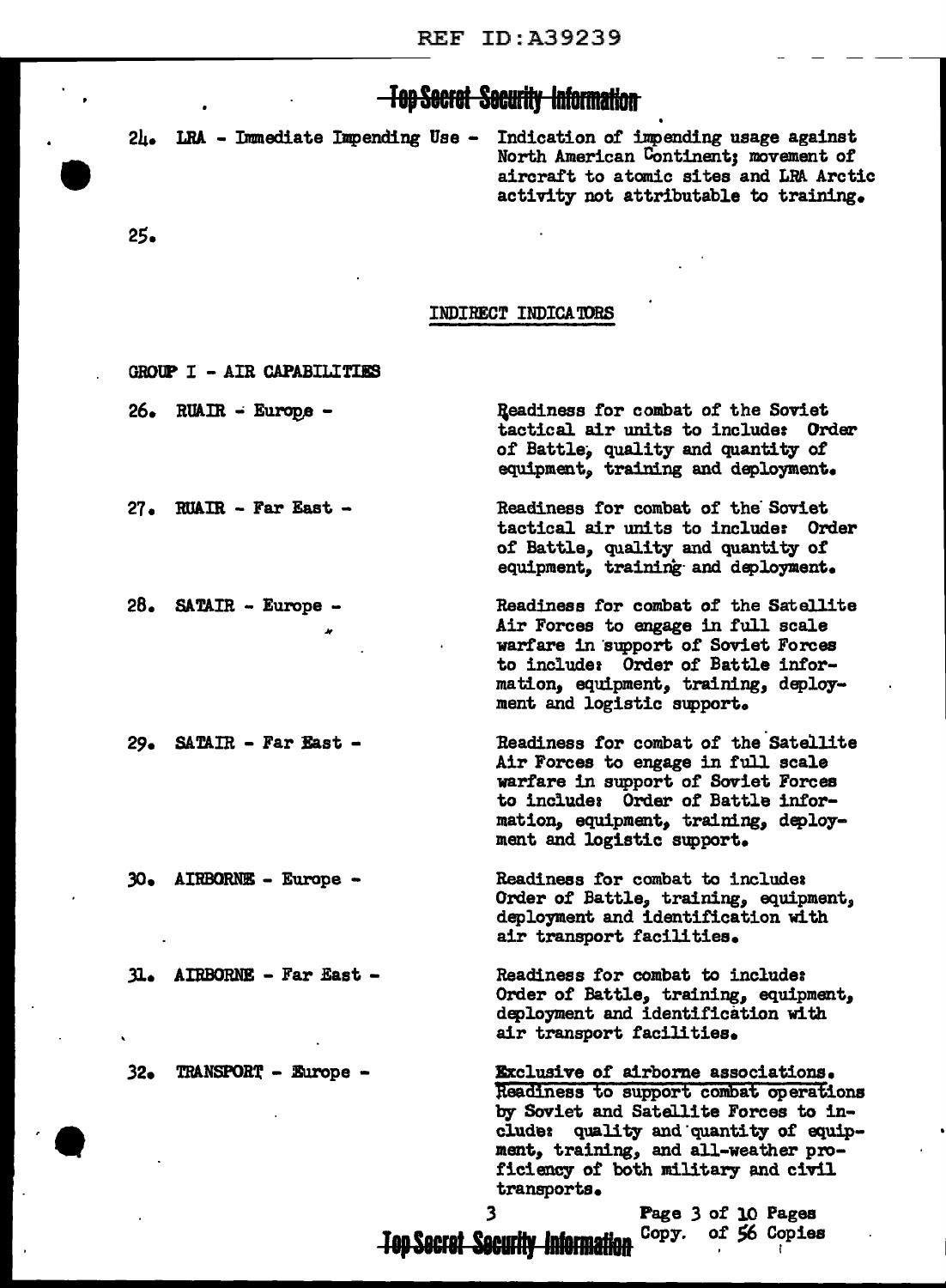# **Top Secret Security Information**

| $33\bullet$ | TRANSPORT - Far East -          | Exclusive of airborne associations.<br>Readiness to support combat operations<br>by Soviet and Satellite Forces to in-<br>clude: quality and quantity of equip-<br>ment, training, and all-weather pro-<br>ficiency of both military and civil<br>transports. |
|-------------|---------------------------------|---------------------------------------------------------------------------------------------------------------------------------------------------------------------------------------------------------------------------------------------------------------|
| зь.         | AIR TECHNICAL DEVELOPMENTS -    | Affecting capability of Tactical Air<br>Armies. Excludes LRA.                                                                                                                                                                                                 |
| 35.         | LOGISTIC SUPPORT - Europe -     | Establishment of POL and spare part<br>stockpiles at forward tactical bases<br>in sufficient quantities to support<br>the initial phase of tactical air<br>affort.                                                                                            |
| 36.         | LOGISTIC SUPPORT - Far East -   | Establishment of POL and spare part<br>stockpiles at forward tactical bases<br>in sufficient quantities to support<br>the initial phase of tactical air<br>effort.                                                                                            |
| 37.         | AIRFIELD DEVELOPMENT - Europe - | Development of airfields and air<br>facilities for TAA, Transport and<br>Civil aircraft.                                                                                                                                                                      |
| 38. L       |                                 | AIRFIELD DEVELOPMENT - Far East -Development of airfields and air<br>facilities for TAA, Transport and<br>Civil aircraft.                                                                                                                                     |
| 39.         | <b>THR ACTIVITY</b>             | <del>To include all flight activity not</del><br>attributable to training which cannot<br>be identified with another specific<br>indicator, particularly the level of<br>general flight opgrations.                                                           |
| 40.         | <del>AIR AOTIVITY</del>         | <del>To include all</del><br><del>-flight activity not</del><br>attributable to training which cannot<br>bo identified with another specific<br>indicatory-particularly the level of<br>general flight operations.                                            |
| ш.          |                                 | DROPPED FROM BOARD 17 JOLY 53                                                                                                                                                                                                                                 |
| `հ2∙        |                                 |                                                                                                                                                                                                                                                               |

 $43-$ 

Page  $\frac{1}{4}$  of 10 Pages<br>Copy  $\frac{1}{3}$  of 56 Copies

**Top Secret Security Information** 

 $\mathbf{h}$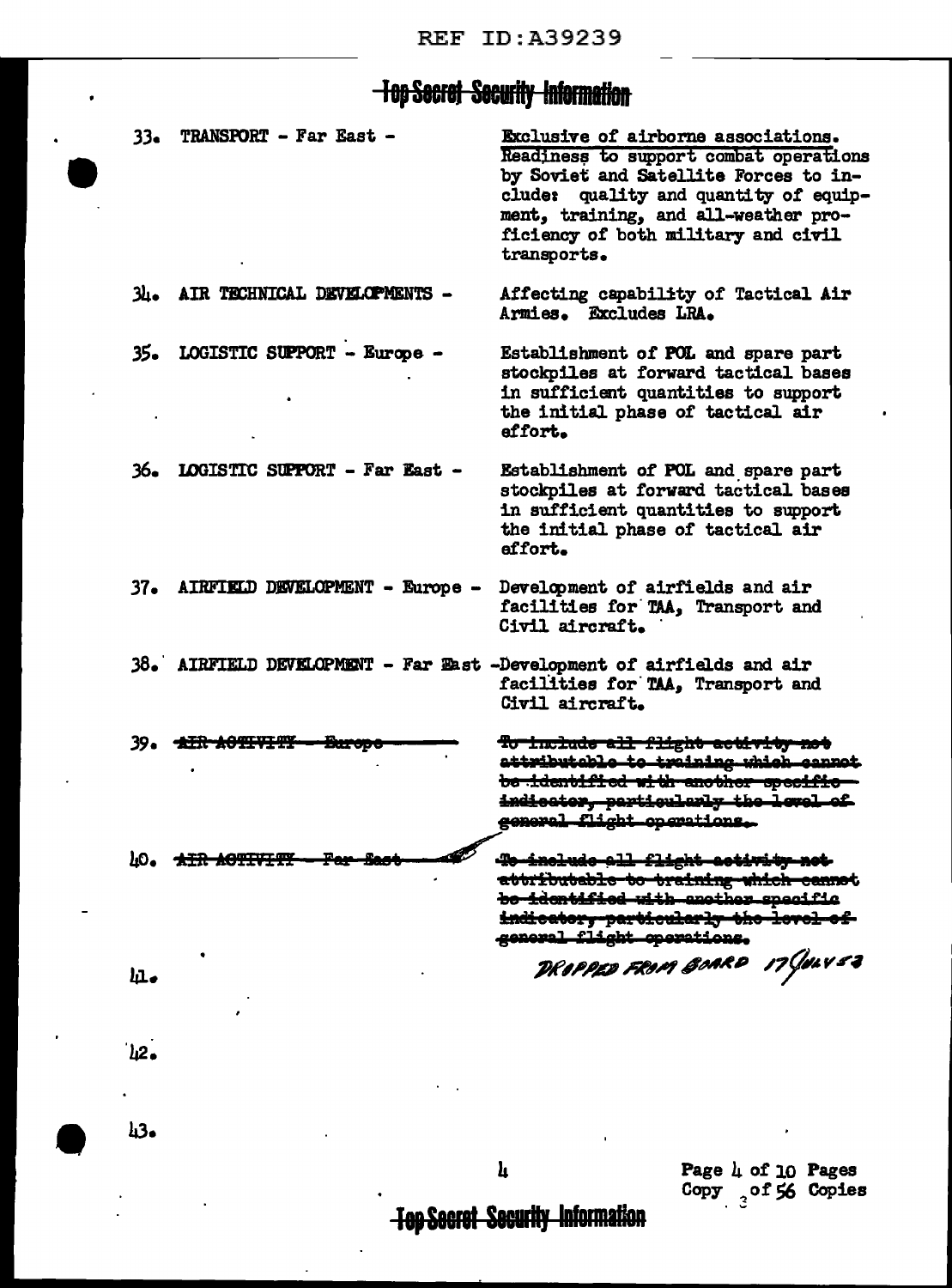### **Top Secret Security Information**

|  |  |  | * LL. GROUP II - GROUND FORCE CAPABILITIES |
|--|--|--|--------------------------------------------|
|  |  |  |                                            |

 $h8$ . SATMIL - Far East -

 $h5$ . RUMIL - Europe -Readiness for combat of Soviet Ground Forces to include: Order of Battle. training, equipment and deployment.

 $\mu$ 6. RUMIL - Far East -Readiness for combat of Soviet Ground Forces to include: Order of Battle, training, equipment and deployment.

17. SATMIL- Europe -Readiness for combat in support of Soviet Forces to include: Order of Battle, training, equipment and deployment.

> Readiness for combat in support of Soviet Forces to include: Order of Battle, training, equipment and deployment.

49. LOGISTICS - Europe -Establishment of food and equipment stockpiles in forward areas to include: engineering equipment, seizures of food stores in forward areas. equipment repair units, etc.

- $50.$  LOGISTICS Far East -Establishment of food and equipment stockpiles in forward areas to include: engineering equipment, seizures of food stores in forward areas, equipment repair units, etc.
- 51. MILITARY CONSTRUCTION Europe Construction of military installations (exclusive of Arctic).

Construction of military installations (exclusive of Arctic).

> Technical developments affecting the capability of Soviet or Satellite ground forces.

54.

 $53-$ 

55.

GROUP III - NAVAL CAPABILITIES  $*56.$ 

52. MILITARY CONSTRUCTION -

TECHNICAL DEVELOPMENTS

Far East -

5

Page 5 of 10 Pages Copy of 56 Copies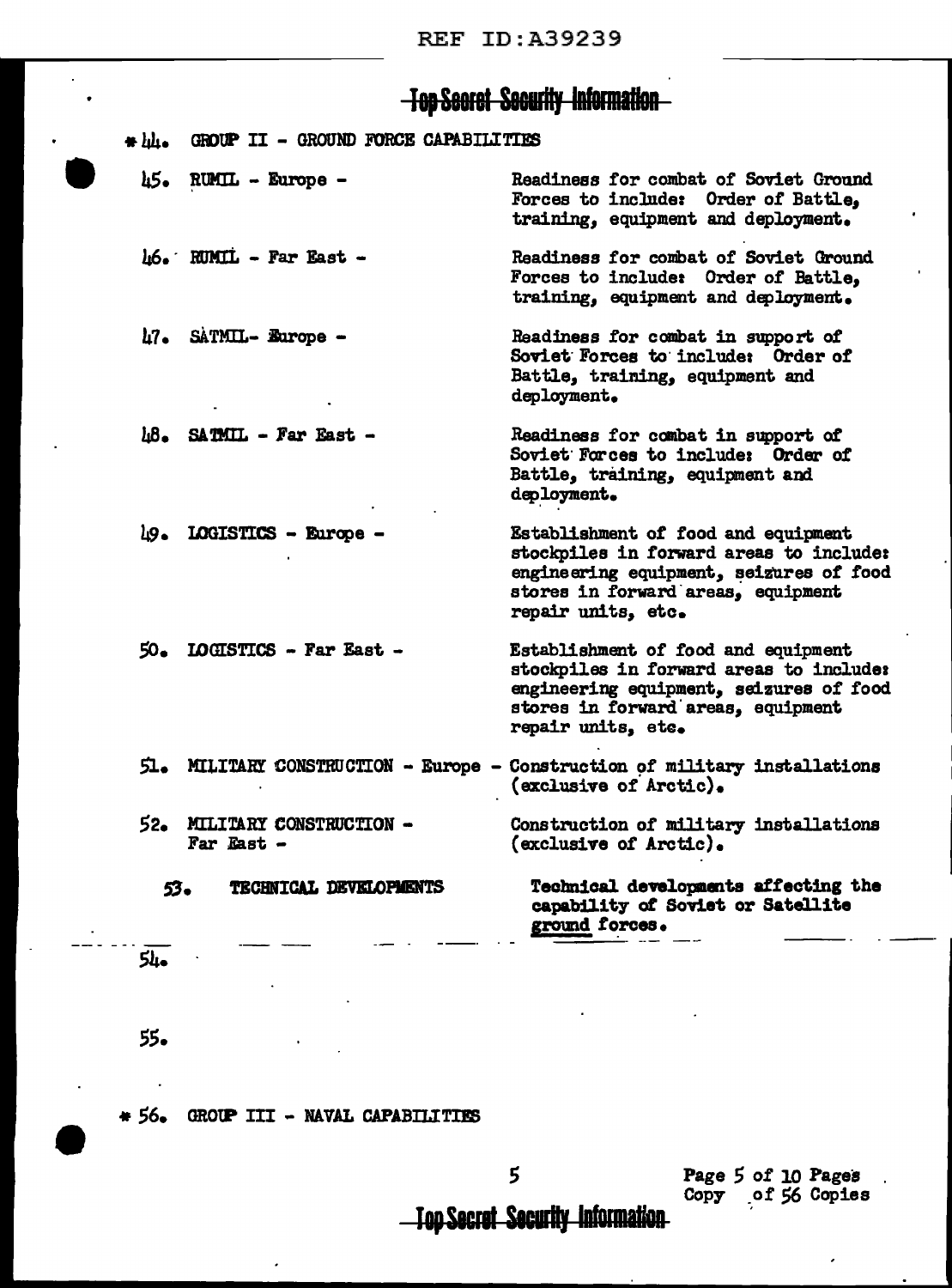# -Top Secret Security Information-

| 66. | GROUP IV Economic Capabilities            |                                                                                                                                                                                                                                                |
|-----|-------------------------------------------|------------------------------------------------------------------------------------------------------------------------------------------------------------------------------------------------------------------------------------------------|
| 65. | 64.<br>SAT NAVAL                          | Readiness for combat of Satellite surface<br>sub-surface, and air fleet units to include<br>Order of Battle, training, equipment and<br>development, Includes technical develop-<br>ments affecting capabilities of air units.                 |
| 63. | TECHNICAL DEVELOPMENTS                    | Technical developments affecting the<br>capabilities of Soviet or Satellite<br>naval forces, exculsive of air.                                                                                                                                 |
|     | 62. LOGISTICS -                           | Establishment of stockpiles of naval<br>stores at major naval installations to<br>include repair facilities, food and<br>armament.                                                                                                             |
| 61. | <b>HARBOR DEFENSES -</b>                  | Capability to defend critical harbor<br>and coastal areas to include estab-<br>lishment and construction of weapon<br>sites and bomb-proof storage facilities.                                                                                 |
| 60. | NAVAL CONSTRUCTION -                      | Capability of Soviet naval construction<br>to meet requirements inherent in the<br>construction of a modern naval force.<br>Includes reports of actual construction<br>and changes in emphasis favoring naval<br>over commercial construction. |
|     | 59. SOVIET BLOC COMMERCIAL.<br>SHIPPING - | Readiness to support combat operations<br>to include: armament, maneuvers, and<br>indications of naval control.                                                                                                                                |
|     | $58.$ RUNAVAL - Far East -                | Readiness for combat of Soviet sur-<br>face, subsurface and air fleet units<br>to include: Order of Battle, training,<br>equipment and deployment.                                                                                             |
|     | $57.$ RUNAVAL - Europe -                  | Readiness for combat of Soviet sur-<br>face, subsurface and air fleet units<br>to include: Order of Battle, training,<br>equipment and deployment.                                                                                             |

 $67-$ INDUSTRIAL POTENTIAL -

 $\ddot{\cdot}$ 

Capability of the Soviet industrial complex to fill the requirements of large scale warfare. Includes capability of basic industry (fuel, iron, power), production of items increasing Soviet potential exclusive of armament, and reports of production quotas, shortages and organization.

 $\mathbf{r}$ 

6

Page 6 of 10 Pages<br>Copy<sub>: 3</sub> of 56 Copies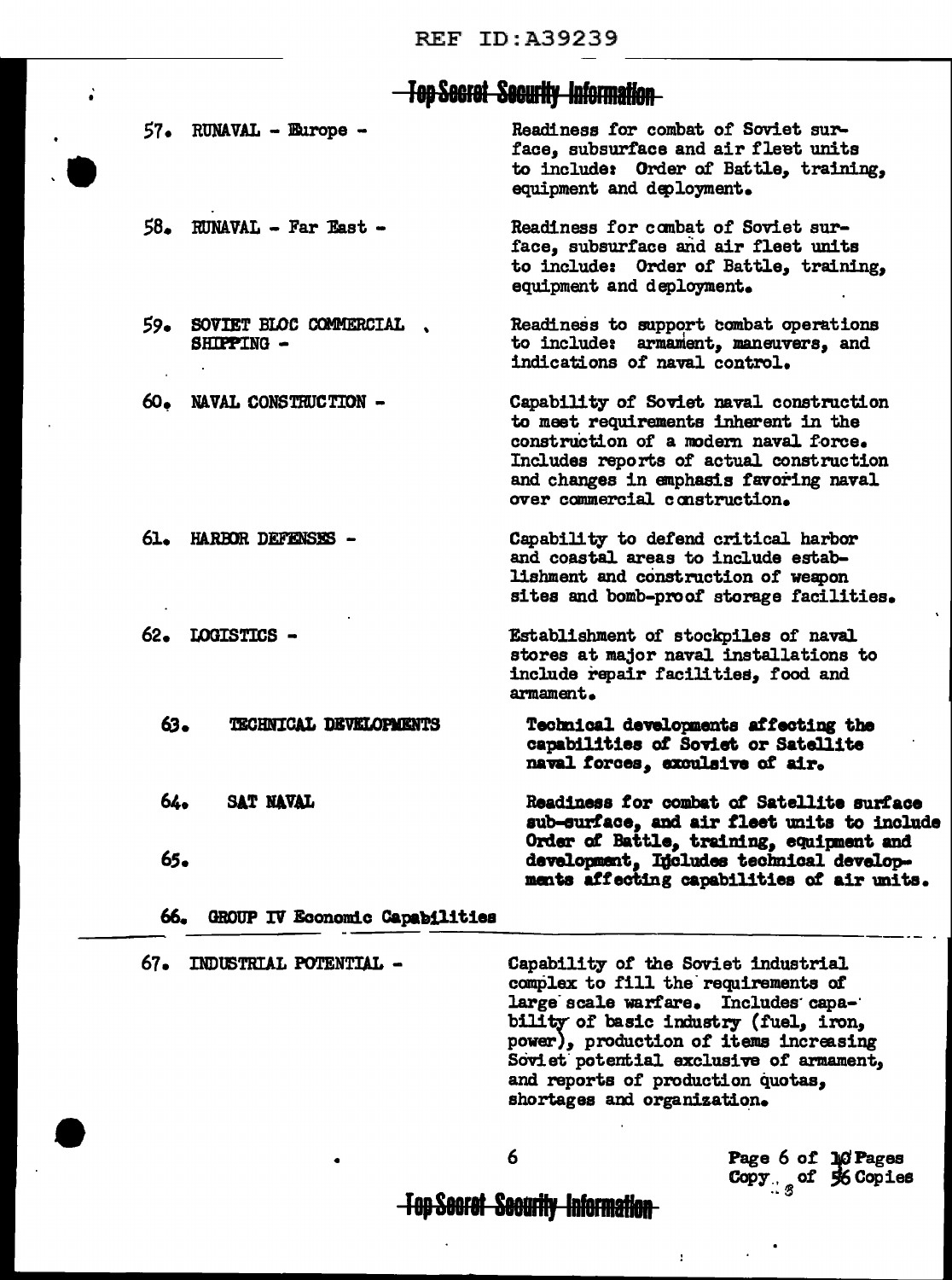$\bullet$ 

 $\ddot{\bullet}$ 

## **Top Secret Security Information**

| 68.   | TRANSPORTATION FACILITIES -<br><b>Europe -</b>             | Capability for support of large scale<br>military actions to include: all-<br>weather serviceability and handling<br>capacity of road and rail nets, canals<br>and waterways.                                                                 |
|-------|------------------------------------------------------------|-----------------------------------------------------------------------------------------------------------------------------------------------------------------------------------------------------------------------------------------------|
| 69.   | TRANSPORTATION FACILITIES -<br>Far East -                  | Capability for support of large scale<br>military actions to include: all-<br>weather serviceability and handling<br>capacity of road and rail nets, canals<br>and waterways.                                                                 |
| 70.   | ARMAMENT PRODUCTION -                                      | Capability to provide equipment for<br>offensive military forces and support<br>the operations of those forces to in-<br>clude: manpower requirements, de-<br>creased consumer production, standard-<br>ization of types for mass production. |
| 71.   | STOCKPILES -                                               | Import, collection and storage of<br>critical materials beyond normal peace<br>time needs to include: raw production<br>materials, machine tools, pharmaceuti-<br>cals, etc.                                                                  |
| 72.   | COMMUNIST COMMERCIAL SHIPPING -                            | Trade routes to include: shipping<br>inside safety of Communist controlled<br>waters, construction, contract repair<br>in non-Communist ports.                                                                                                |
| 73.   | <b>INTERNATIONAL FINANCE -</b>                             | Safeguarding of foreign currencies and<br>assets by Soviet Bloc countries.                                                                                                                                                                    |
| 7Ŀ.   | DELIVERIES TO SATELLITES -                                 | Soviet shipments of raw materials and<br>finished goods which contribute to the<br>war-making potential of Satellite<br>armed forces.                                                                                                         |
| 75.   | SCIENTIFIC DEVELOPMENTS                                    | Scientific developments affecting the<br>overall war making potential of the<br>Soviets or Satellites, not directly                                                                                                                           |
| * 76. | GROUP V - POLITICAL AND AREA ACT                           | affedting the capability of air, ground,<br>or naval forces.                                                                                                                                                                                  |
| $77-$ | DIPLOMATIC RELATIONS WITH U.S.-                            | State of diplomatic relations reflected<br>by foreign policy, recall of diplomats,<br>diplomatic sanctions by Soviet bloc or<br>U.S. which tend to increase existing<br>tensions, etc.                                                        |
| 78.   | DIPLOMATIC RELATIONS WITH NATO<br>AND ARMS AID COUNTRIES - | State of diplomatic relations reflected<br>by foreign policy, recall of diplomats,.<br>diplomatic sanctions by Soviet bloc or<br>NATO and Arms Aid Countries which tend<br>to increase existing tensions, etc.                                |
|       |                                                            | Page 7 of 10 Pages                                                                                                                                                                                                                            |

**Top Secret Security Information** 

rage ( or 10 rages<br>Copy of 56 Copies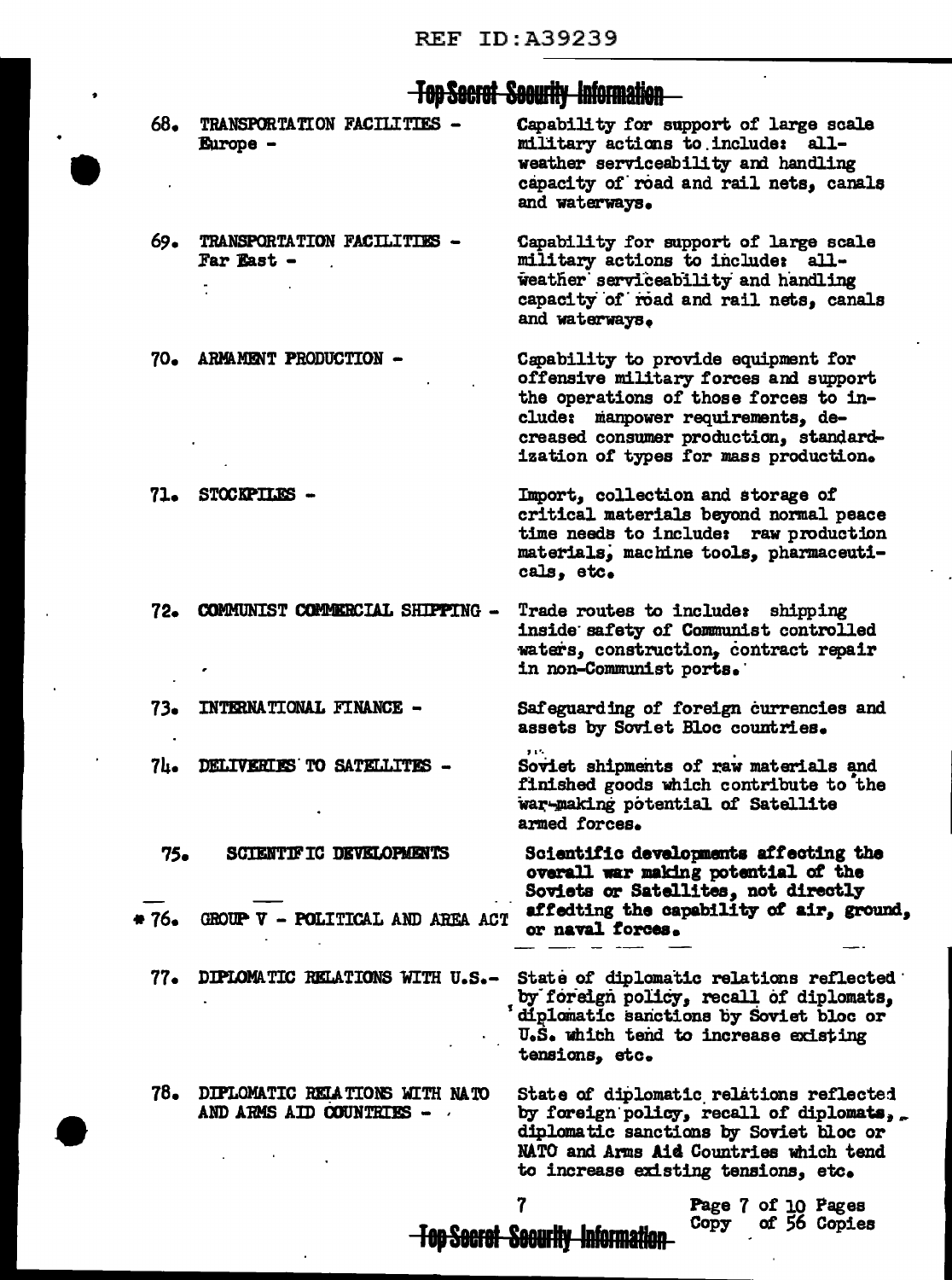$\bullet$ 

 $\ddot{\phantom{0}}$ 

Ten Peaced Peacefly Information

|     | <del>i ili dullui ducunty mormanon</del> |   |                                                                                                                                                                                                                                          |                   |    |   |   |                                                                                                                                                                                                                                        |  |
|-----|------------------------------------------|---|------------------------------------------------------------------------------------------------------------------------------------------------------------------------------------------------------------------------------------------|-------------------|----|---|---|----------------------------------------------------------------------------------------------------------------------------------------------------------------------------------------------------------------------------------------|--|
|     | 79. EUROPE - Poland -                    |   | Actions or threats of action having the<br>effect of increasing international<br>tensions by creating local situations<br>capable of flaring into hostilities.<br>fincludes USSR logistic support and<br>increasing military capability. |                   |    |   |   |                                                                                                                                                                                                                                        |  |
|     | 80. EUROPE - Czechoslovakia -            | Ħ | n                                                                                                                                                                                                                                        | Ħ                 |    |   |   | Ħ                                                                                                                                                                                                                                      |  |
| 81. | $EUROPE - Hungary -$                     | n | Ħ                                                                                                                                                                                                                                        | Ħ                 |    | Ħ | Ħ | n                                                                                                                                                                                                                                      |  |
|     | 82. EUROPE - Rumania -                   | Ħ | n                                                                                                                                                                                                                                        | u                 | 11 | n | Ħ | 11                                                                                                                                                                                                                                     |  |
|     | 83. EUROPE - Bulgaria -                  | n | Ħ                                                                                                                                                                                                                                        | n                 | n  | n | Ħ | Ħ                                                                                                                                                                                                                                      |  |
| 84. | <b>EUROPE - Albania -</b>                | n | Ħ                                                                                                                                                                                                                                        | n                 | Ħ  | u | Ħ | n                                                                                                                                                                                                                                      |  |
| 85. | <b>EUROPE - East Germany -</b>           | n | n                                                                                                                                                                                                                                        | Ħ                 | n  | Ħ | Ħ | Ħ                                                                                                                                                                                                                                      |  |
| 86. | <b>EUROPE - East Austria -</b>           | Ħ | n                                                                                                                                                                                                                                        | Ħ                 | ₩  | Ħ | Ħ | Ħ                                                                                                                                                                                                                                      |  |
| 87. | <b>FAR EAST - China -</b>                | n | n                                                                                                                                                                                                                                        | Ħ                 |    | n |   | Ħ                                                                                                                                                                                                                                      |  |
| 88. | <b>USSR INTERNAL</b>                     |   | idation of governmental agencies, etc.)                                                                                                                                                                                                  |                   |    |   |   | Internal developments of such nature as to<br>indicate a change in Soviet international<br>political control (i.e., reshuffling of key<br>political figures, appeals to minority group<br>strengthening of ties between SSR'S, consol- |  |
|     |                                          |   | against<br><del>troops or allied to the U.S.</del><br><del>Soviet troops are or</del><br><del>bo-involve</del> d.                                                                                                                        | commerce occupred |    |   |   |                                                                                                                                                                                                                                        |  |
|     | <b>IN</b><br>WESTERN EUROPE -            |   | Internal dissension caused by Communist<br>activities in non-Soviet bloc countries<br>(include those incidents which benefit<br>the Communists although not directly<br>attributable to them).                                           |                   |    |   |   |                                                                                                                                                                                                                                        |  |
|     | MIDDLE EAST AND AFRICA                   |   | Internal dissension caused by Communist<br>activities in non-Soviet bloc countries<br>(include those incidents which benefit<br>the Communists although not directly<br>attributable to them).                                           |                   |    |   |   |                                                                                                                                                                                                                                        |  |
|     |                                          |   |                                                                                                                                                                                                                                          |                   |    |   |   | $Proof 8 7 10 10$                                                                                                                                                                                                                      |  |

Page 8 of 10 Pages<br>Copy of 56 Copies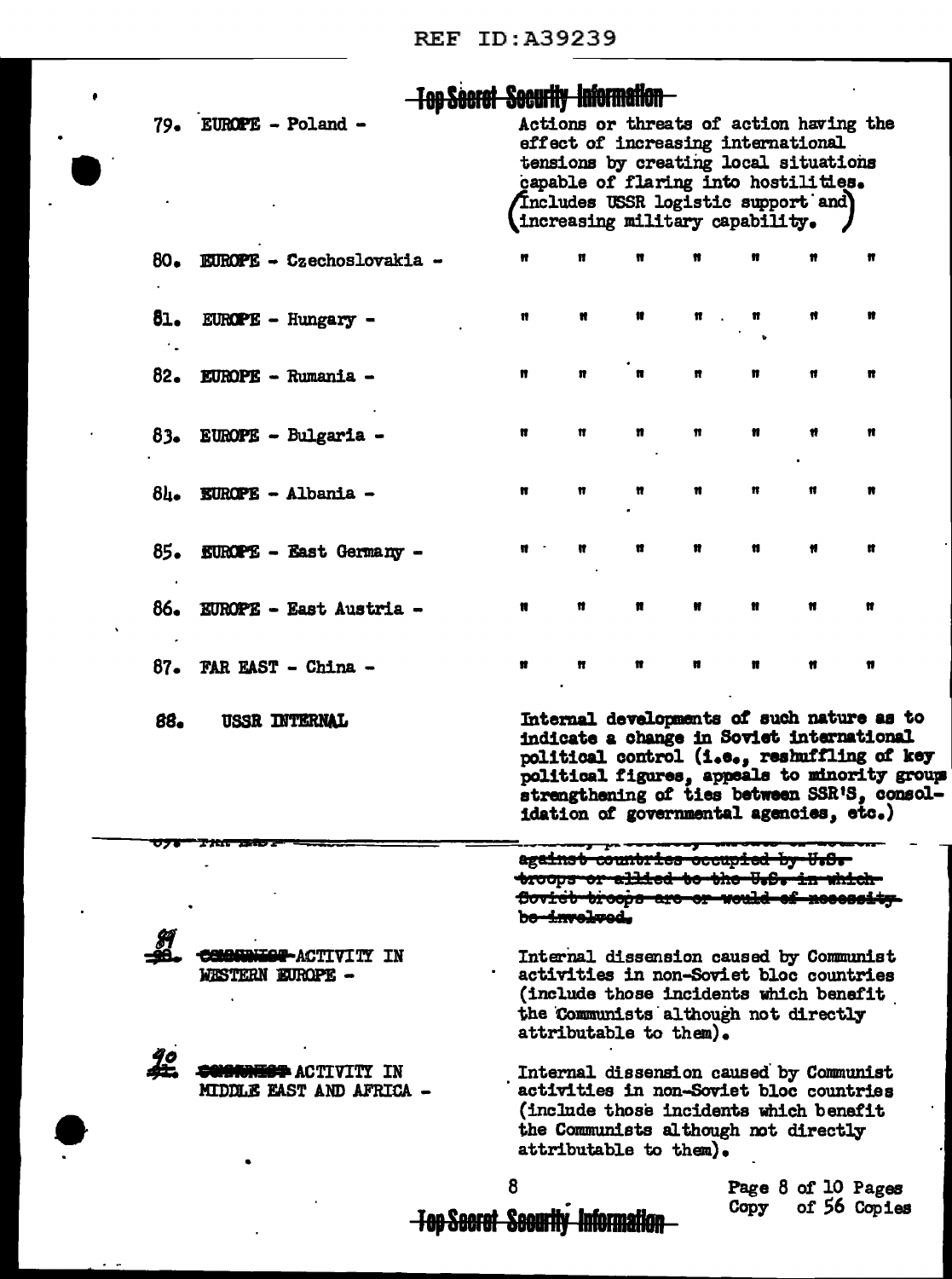|                 |                                                                                          | <u>Fop Secret Security Information </u>                                                                                                                                                        |
|-----------------|------------------------------------------------------------------------------------------|------------------------------------------------------------------------------------------------------------------------------------------------------------------------------------------------|
|                 | <b>ACTIVITY IN</b><br>JAPAN -                                                            | Internal dissension caused by Communist<br>activities in non-Soviet bloc countries<br>(include those incidents which benefit<br>the Communists although not directly<br>attributable to them). |
|                 | <b>MINITEST ACTIVITY</b><br>TN<br>SOUTHEAST ASIA -                                       | Internal dissension caused by Communist<br>activities in non-Soviet bloc countries<br>(include those incidents which benefit<br>the Communists although not directly<br>attributable to them). |
|                 | <del>CONNUMEST</del> ACTIVITY IN<br>WESTERN HEMISPHERE (Exclusive<br>of United States) - | Internal dissension caused by Communist<br>activities in non-Soviet bloc countries<br>(include those incidents which benefit<br>the Communists although not directly                           |
|                 | BLANK                                                                                    | attributable to them).                                                                                                                                                                         |
| 55. ا           | GROUP VI - CRITICAL AREAS                                                                |                                                                                                                                                                                                |
| 96.             | <b>KOREA</b>                                                                             | Threat to continued Western control<br>and/or imminence of involvement of<br>Western troops with forces of the<br>Soviet bloc. Includes Soviet support.                                        |
| 97 <sub>•</sub> | BERLIN AND WEST GERMANY -                                                                | Threat to continued Western control<br>and/or imminence of involvement of<br>Western troops with forces of the<br>Soviet bloc. Includes Soviet support.                                        |
| 98.<br>.        | <b>TNDOCHTNA</b>                                                                         | Threat to continued Western control<br>and/or imminence of involvement of<br>Western troops with forces of the<br>Soviet bloc. Includes Soviet support.                                        |
| $99-$           |                                                                                          |                                                                                                                                                                                                |

 $100<sub>o</sub>$ 

\* - Not an indicator, reference number only.

 $\ddot{\phantom{a}}$ 

 $\ddot{\phantom{0}}$ 

Page 9 of 10 Pages<br>Copy of 56 Copies

 $\Delta \sim 0.5$ 

÷,

-Top Secret Security Information

 $\ddot{\phantom{0}}$